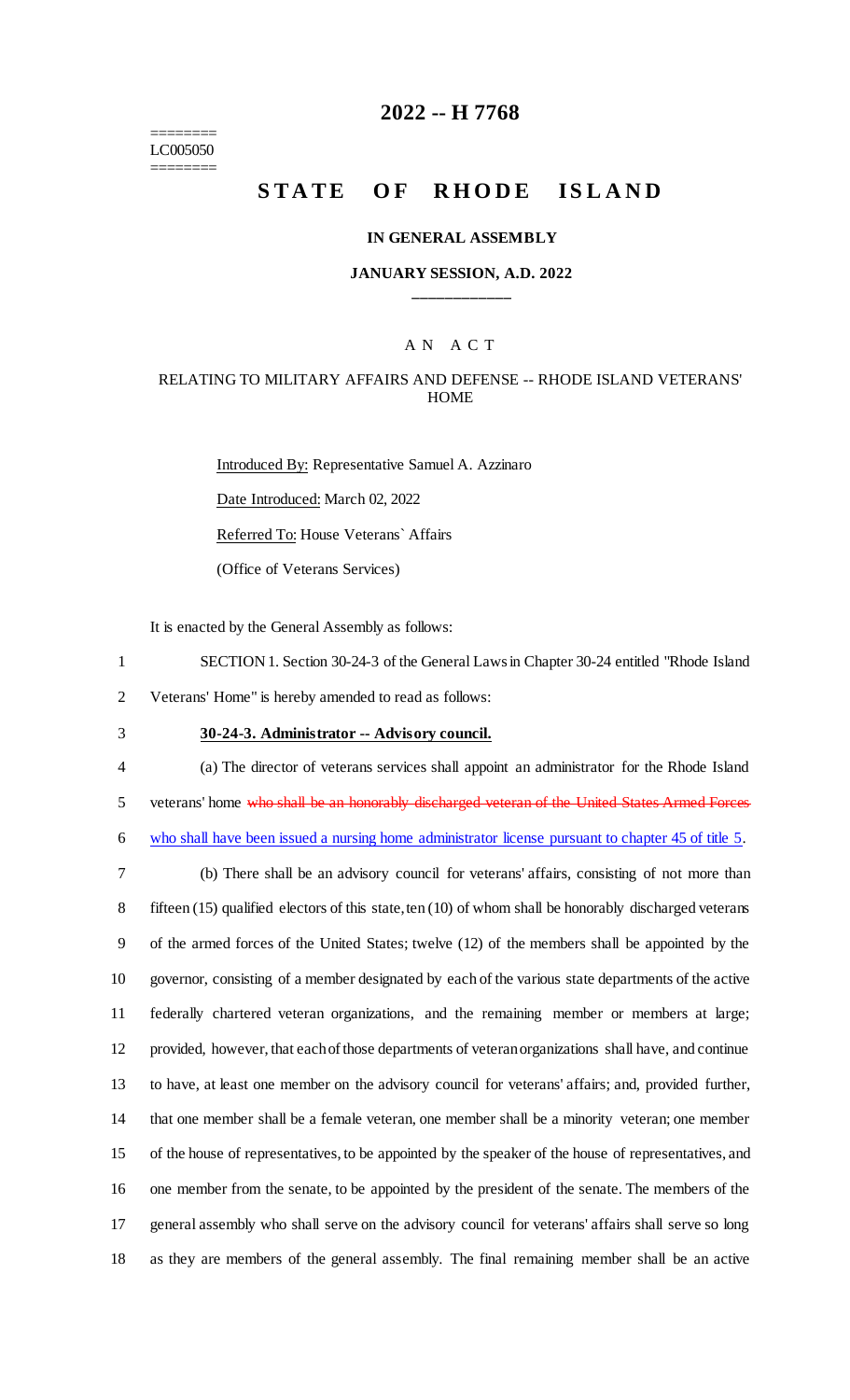- 1 National Guard person to be appointed by the state adjutant general.
- 2 SECTION 2. This act shall take effect upon passage.

======== LC005050 ========